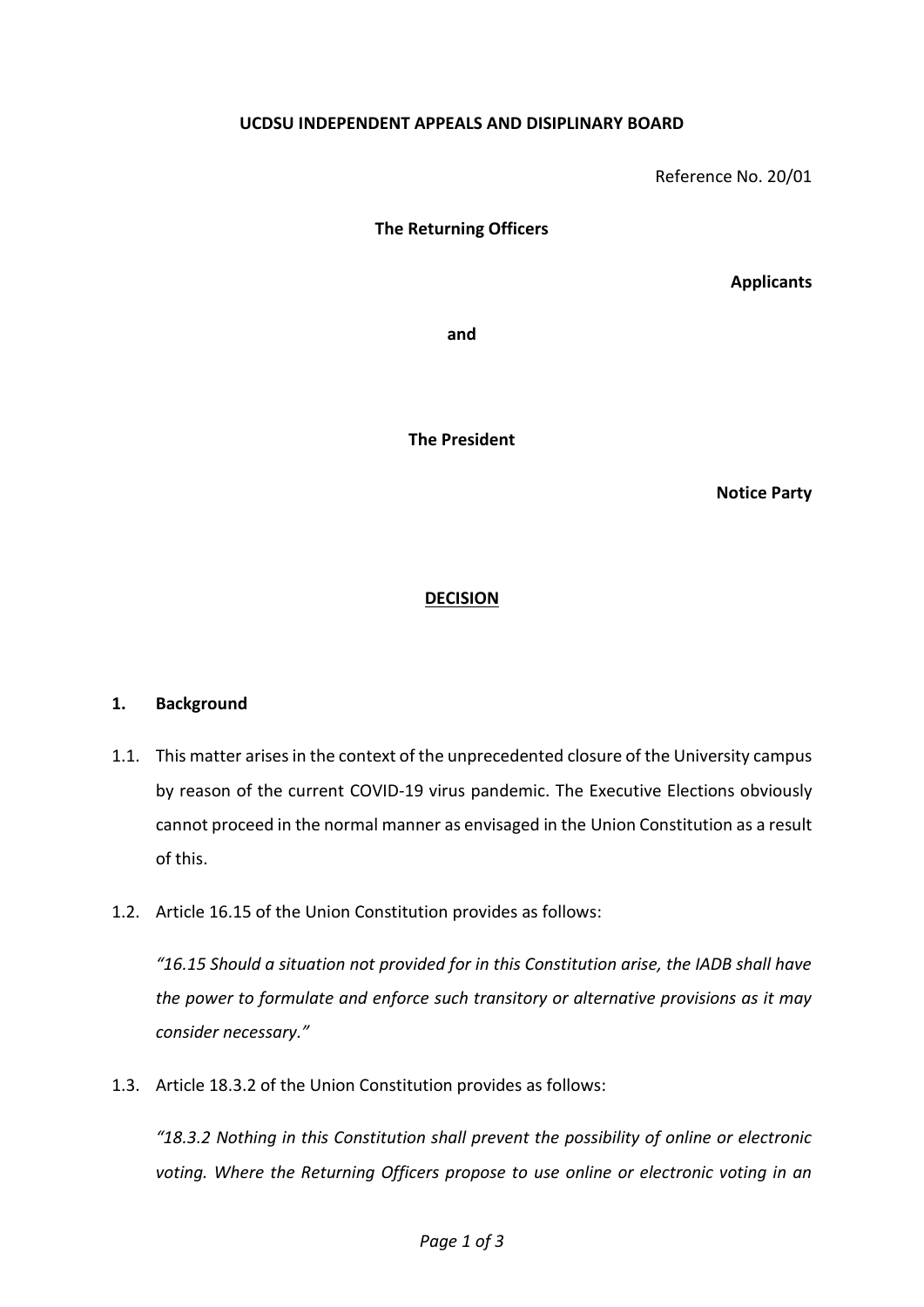*election or referendum, they may only do so with the consent of both the Executive and Council, each acting by a two-thirds majority. The IADB may overturn a decision to use online or electronic voting at least one week prior to the primary polling date of the relevant election or referendum if the IADB has a significant concern in relation to the security, integrity or accuracy of the proposed online or electronic voting."*

1.4. The Union Returning Officer has made proposals to the IADB on behalf of the Returning Officers for transitory or alternative provisions considered necessary to deal with the present situation.

## **2. Decision**

- 2.1. The IADB met by way of electronic communication as permitted by Article 16.9 and, having afforded the President an opportunity to comment on the proposals, decided to put in place the following transitory or alternative provisions:
	- (a) That the IADB approves the decision of the Returning Officers to hold the Executive Elections by way of online or electronic voting.
	- (b) That the approval of Council required for the implementation of online or electronic voting may be given by electronic means and that any formalities in that regard may be dispensed with, including notice, quorum and/or the requirement for a two-thirds majority.
	- (c) That the Returning Officers may dispense with any formal or other requirements of the Constitution where they consider this to be appropriate and necessary for the conduct of the Executive Elections without further formal approval of the IADB, although the Chair of the IADB should be appraised of any significant instances where this dispensation is invoked.
	- (d) That the Returning Officers may move voting in the Executive Elections to such date or dates as they consider appropriate, having consulted with the President, including a date or dates outside of university teaching term.